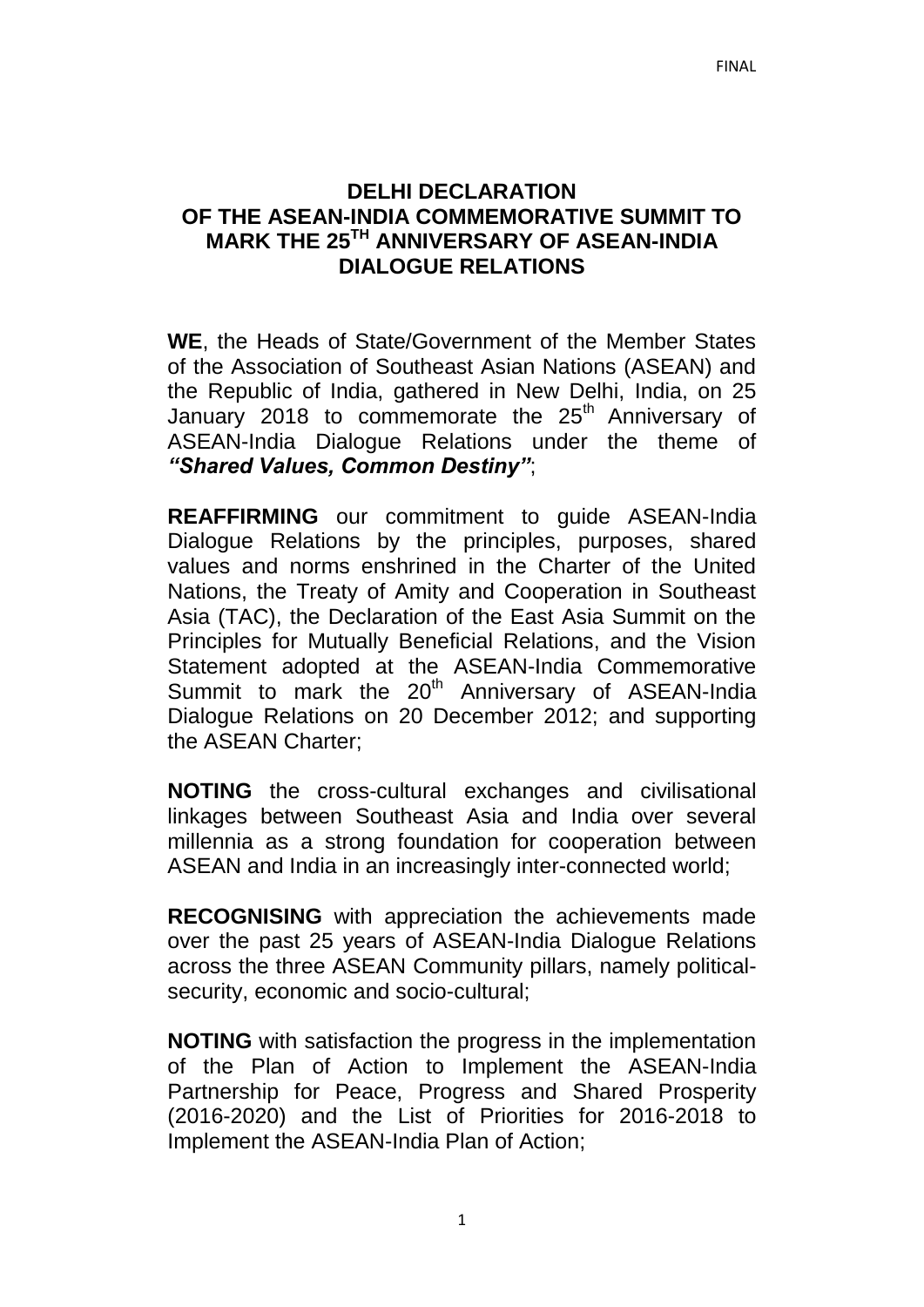**APPRECIATING** India's support for ASEAN centrality in the evolving regional architecture and its continued contribution to regional peace, security, and prosperity and to ASEAN integration and the ASEAN Community building process, including through the support for implementation of ASEAN 2025: Forging Ahead Together, Master Plan on ASEAN Connectivity (MPAC) 2025, and the Initiative for ASEAN Integration (IAI) Work Plan III;

**COMMENDING** various commemorative activities held in ASEAN Member States and India throughout 2017 and the beginning of 2018, which brought the ASEAN-India Strategic Partnership to our communities, including the youth through hosting of the ASEAN-India Youth Summit, the ASEAN-India Youth Awards and Youth Leadership Programme, and ASEAN-India Music Festival;

**HEREBY** agree to the following:

1. Further strengthen and deepen the ASEAN-India Strategic Partnership for mutual benefit, across the whole spectrum of political*-*security, economic, socio-cultural and development cooperation, through further strengthening of relevant institutional mechanisms and broadening of the network between government institutions, parliamentarians, business circles, scientists, academicians, think-tanks, media, youth and other stakeholders, for the building of a peaceful, harmonious, caring and sharing community in our regions.

2. Continue to exert efforts and cooperate towards the full, effective and timely implementation of the Plan of Action to Implement the ASEAN-India Partnership for Peace, Progress and Shared Prosperity (2016-2020).

3. Further enhance high-level engagement and cooperation within the existing framework of the ASEAN-India Dialogue Partnership and ASEAN-led mechanisms, such as the ASEAN-India Summit, the East Asia Summit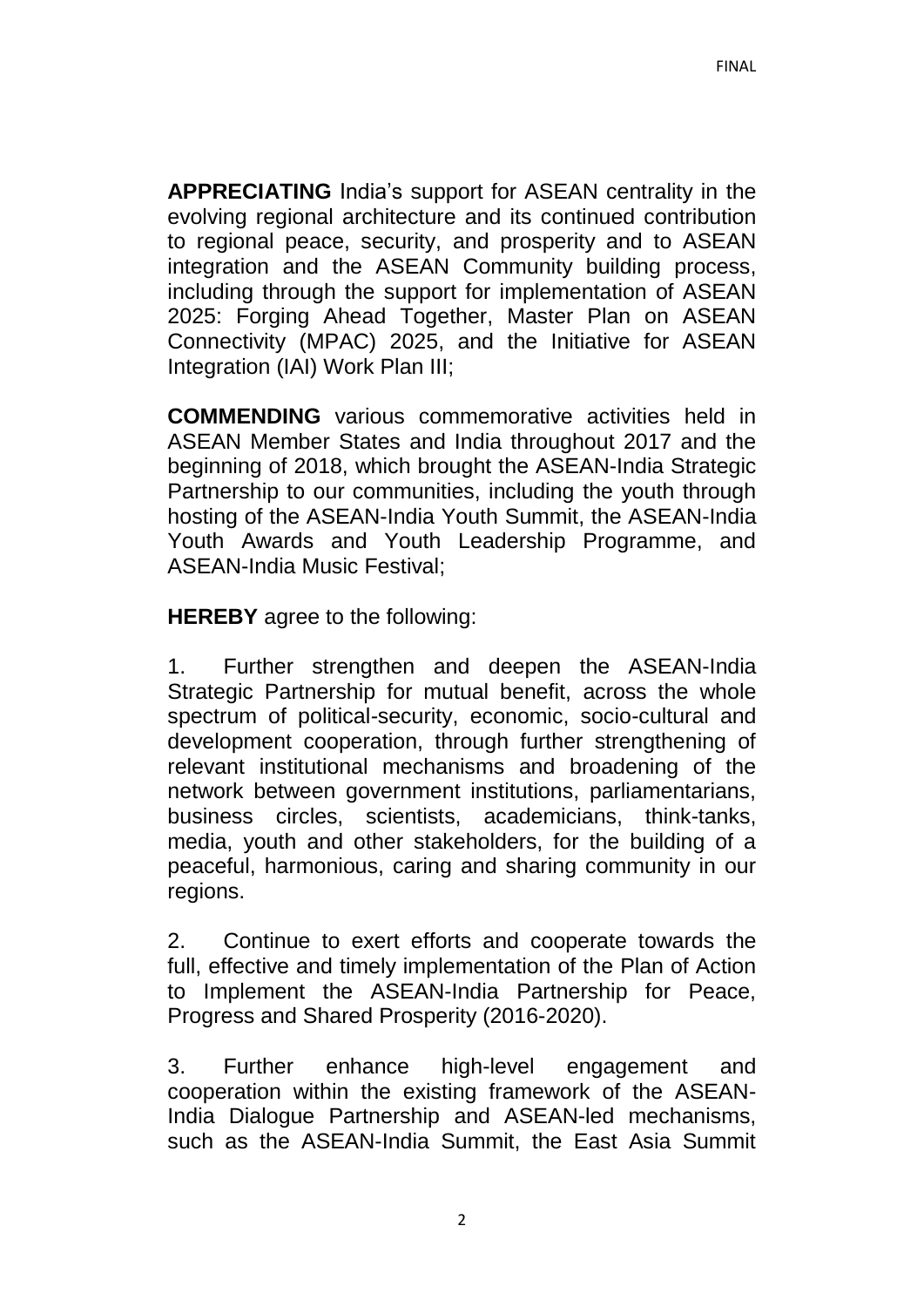(EAS), the Post Ministerial Conference with India (PMC+1), the ASEAN Regional Forum (ARF), the ASEAN Defence Ministers' Meeting (ADMM) Plus, and other ASEAN-India ministerial/sectoral mechanisms.

4. Continue to support and contribute to ASEAN integration and ASEAN Community building process, towards the realisation of the ASEAN Community Vision 2025.

# **Political and Security Cooperation**

5. Reaffirm our commitment to work closely together on common regional and international security issues of mutual concern and ensure an open, transparent, inclusive and rules-based regional architecture through existing ASEANled frameworks and mechanisms such as the PMC+1 with India, ARF, EAS*,* the ADMM-Plus, and ASEAN Senior Officials' Meeting on Transnational Crimes (SOMTC)+India Consultations.

6. Reaffirm the importance of maintaining and promoting peace, stability, maritime safety and security, freedom of navigation and overflight in the region, and other lawful uses of the seas and unimpeded lawful maritime commerce and to promote peaceful resolutions of disputes, in accordance with universally recognised principles of international law, including the 1982 United Nations Convention on the Law of the Sea (UNCLOS), and the relevant standards and recommended practices by the International Civil Aviation Organization (ICAO) and the International Maritime Organization (IMO). In this regard, we support the full and effective implementation of the Declaration on the Conduct of the Parties in the South China Sea (DOC) and look forward to an early conclusion of the Code of Conduct in the South China Sea (COC).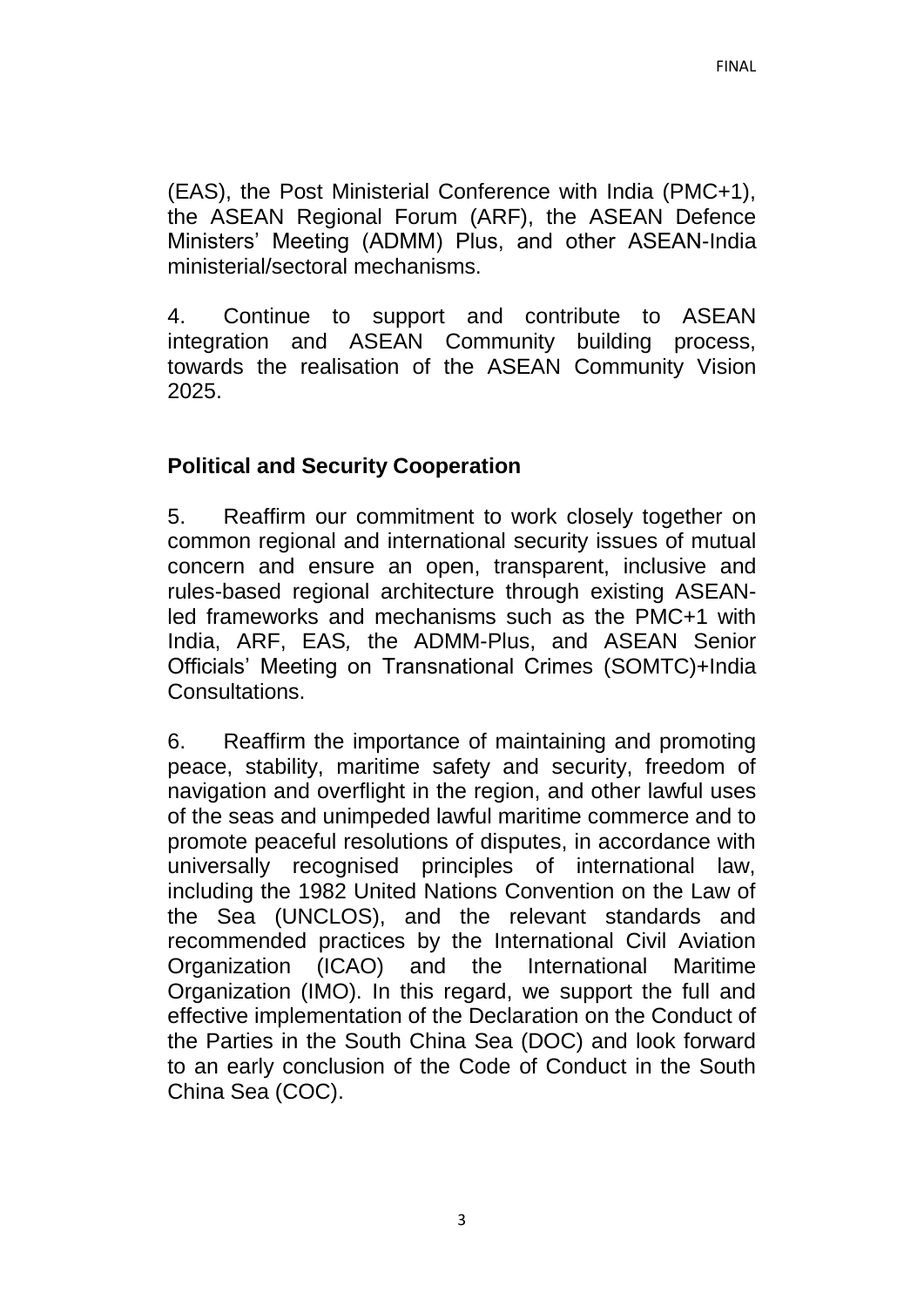7. Strengthen maritime cooperation through existing relevant mechanisms including the Expanded ASEAN Maritime Forum (EAMF) to address common challenges on maritime issues.

8. Work together to prevent and manage accidents and incidents at sea and promote effective coordination between ASEAN and India in maritime search and rescue, in accordance with existing processes and practices, including those of the ICAO and IMO, as well as encourage increased engagement between research institutions on maritime issues and collaboration on maritime education, research, development and innovation.

9. Deepen cooperation in combating terrorism in all its forms and manifestations, violent extremism and radicalisation through information sharing, law enforcement cooperation and capacity building under the existing ASEANled mechanisms such as ASEAN SOMTC+India Consultation and the ADMM-Plus Experts' Working Group on Counter-Terrorism (EWG CT) and frameworks such as the 2003 ASEAN-India Joint Declaration for Cooperation to Combat International Terrorism, the EAS Statement on Countering Violent Extremism in 2015, and the EAS Statement on Countering Ideological Challenges of Terrorism and Terrorist Narratives and Propaganda, and the EAS Leaders' Declaration on Anti-Money Laundering and Countering the Finance of Terrorism adopted in 2017, and the ARF Work Plan on Counter-Terrorism and Transnational Crime*.* In addition, strengthen cooperation and collaboration to combating other transnational crimes*,* including people smuggling, trafficking in persons, illicit drug trafficking, cybercrime, and piracy and armed robbery against ships.

10. Support the implementation of the Langkawi Declaration on the Global Movement of Moderates to promote peace, security, upholding rule of law, sustainable and inclusive development, equitable growth and social harmony.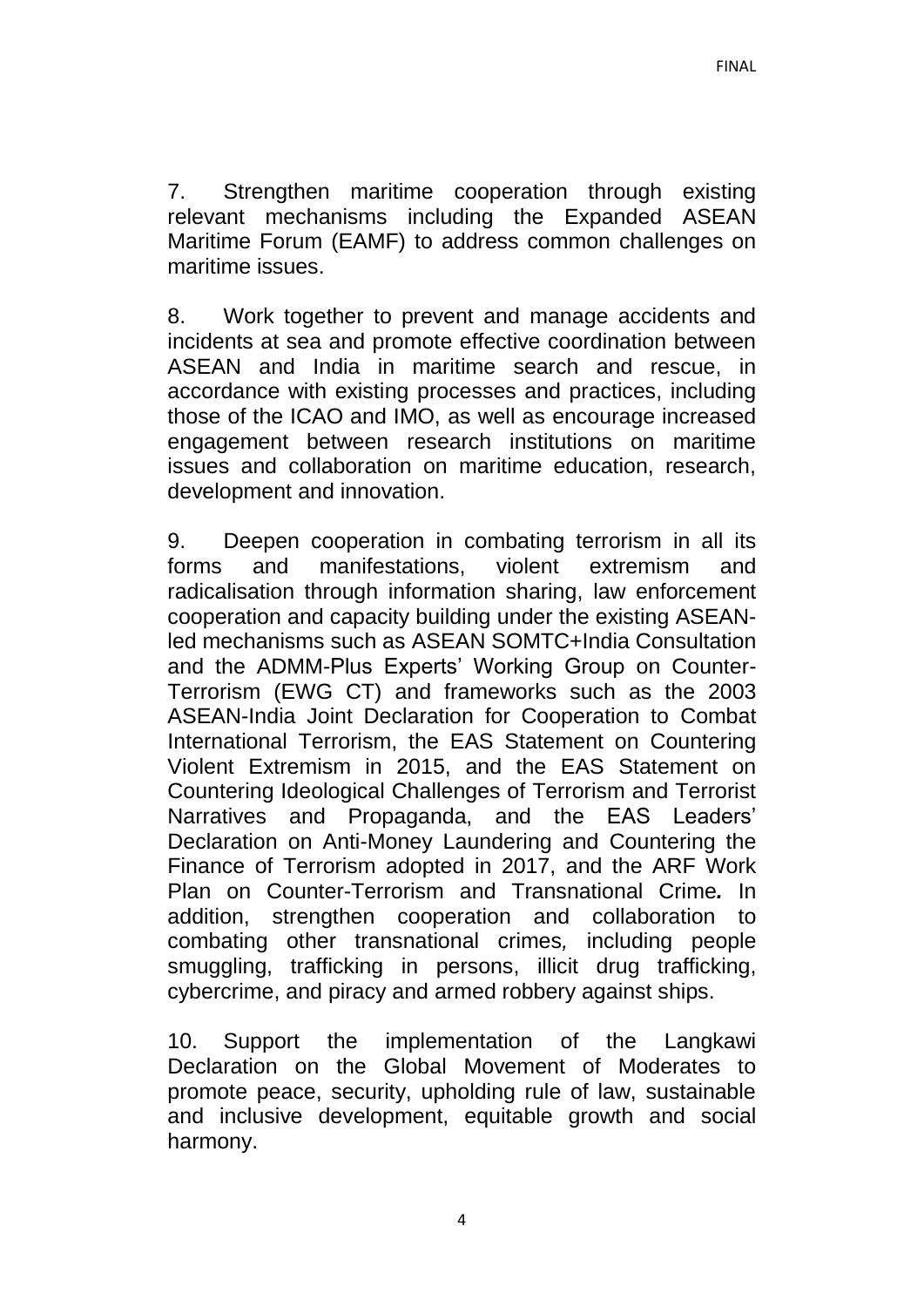11. Reiterate commitment and promote comprehensive approach to combat terrorism through close cooperation by disrupting and countering terrorists, terrorist groups and networks, including by countering cross border movement of terrorists and foreign terrorist fighters and misuse of Internet including social media by terror entities; strengthen cooperation to stop terrorism financing efforts, and prevent recruitment of members of terrorist groups; support efforts in targeting terrorist groups and sanctuaries; and take further urgent measures to counter and prevent the spread of terrorism, while stressing that there can be no justification for acts of terror on any grounds whatsoever.

12. Work together with the international community to ensure compliance with the relevant United Nations Security Council resolutions regarding counter-terrorism, and to note efforts on the negotiations of the Comprehensive Convention on International Terrorism (CCIT) at the United Nations.

13. Strengthen cooperation between ASEAN and India on cyber-security capacity building and policy coordination, including through supporting the implementation of the ASEAN Cybersecurity Cooperation Strategy, ARF Work Plan on Security of and in the Use of Information and Communication Technologies (ICTs) and the work of ARF Inter-Sessional Meeting on Security of and in the Use of ICTs and further strengthen regional cyber capacity building initiatives undertaken by the other ASEAN sectoral bodies and build on the discussions at the 2015 ASEAN-India Cybersecurity Conference at the proposed First ASEAN-India Cyber Dialogue in 2018.

### **Economic Cooperation**

14. Further strengthen ASEAN-India economic relations, including through the full utilisation and effective implementation of the ASEAN-India Free Trade Area, and intensify efforts in 2018 toward the swift conclusion of a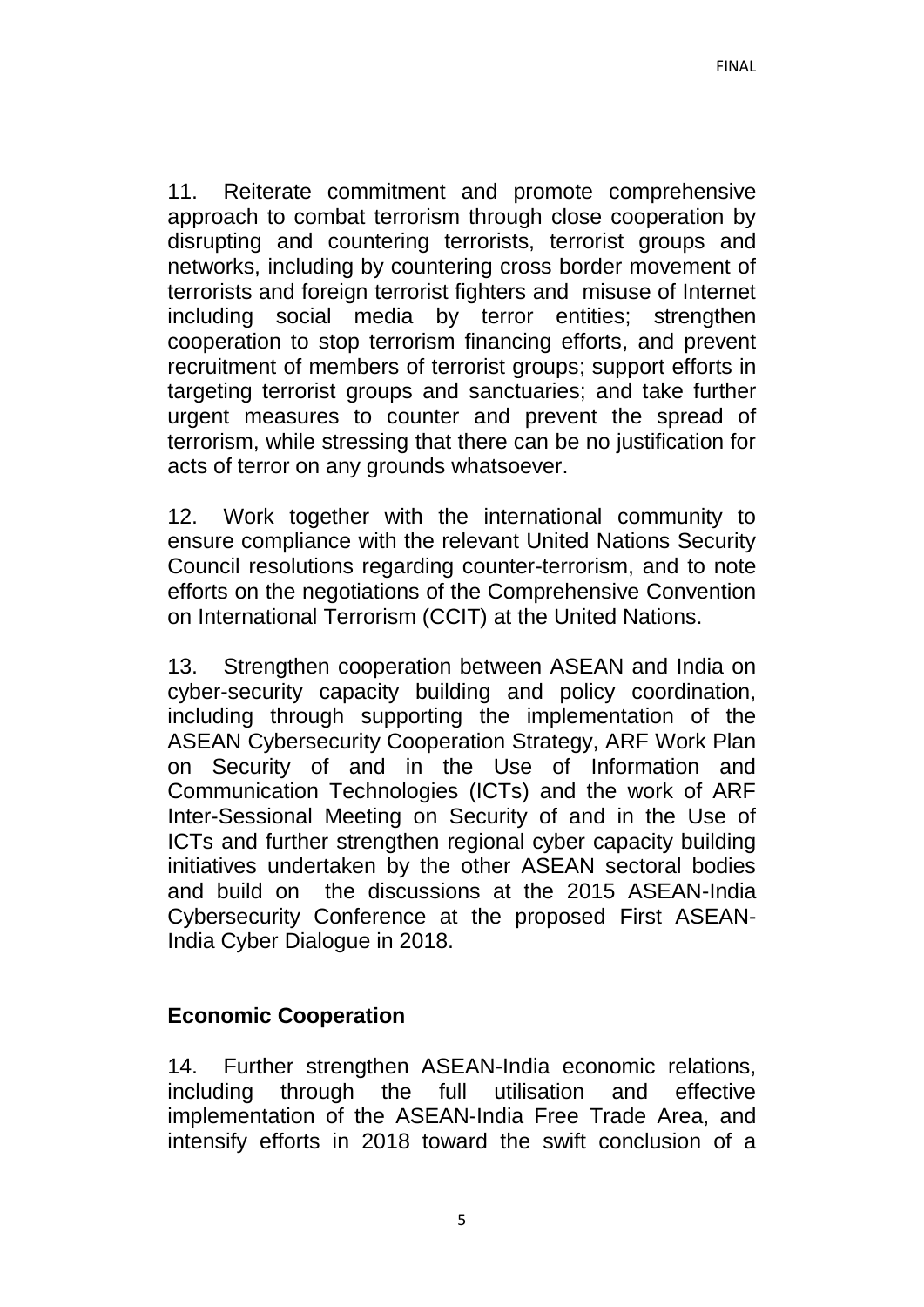modern, comprehensive, high quality, and mutually beneficial Regional Comprehensive Economic Partnership (RCEP).

15. Cooperate for conservation and sustainable use of marine resources in the Indian and Pacific Oceans in accordance with international law, notably the United Nations Convention on the Law of the Sea (UNCLOS) and address threats to these resources including illegal, unreported and unregulated fishing, loss of coastal ecosystems and the adverse impacts of pollution, ocean acidification, marine debris, and invasive species on the marine environment. In this regard, explore cooperation in the field of blue economy, and take note of India's proposal for a possible framework of cooperation in this regard.

16. Deepen cooperation in the area of aviation under the ASEAN-India Aviation Cooperation Framework adopted at the 14<sup>th</sup> ASEAN Transport Ministers' Meeting in Manila, on 6 November 2008, including through the convening of air services consultations by the ASEAN-India Working Group on Regional Air Services Arrangements and the establishment of air transport cooperation on technical, economic, and regulatory matters between ASEAN and India. Establish closer ASEAN-India air links to promote tourism, trade, and enhance greater connectivity between ASEAN and India.

17. Promote maritime transport cooperation between ASEAN and India, and encourage potential private sector participation in the development of seaports, maritime logistics network and maritime services in order to create greater efficient linkages; and encourage ASEAN and India to continue discussions on these priority areas.

18. Strengthen cooperation in the area of aviation and maritime transport and look forward to the expeditious conclusion of the ASEAN-India Air Transport Agreement (AI-ATA) and the ASEAN-India Maritime Transport Agreement (AI-MTA).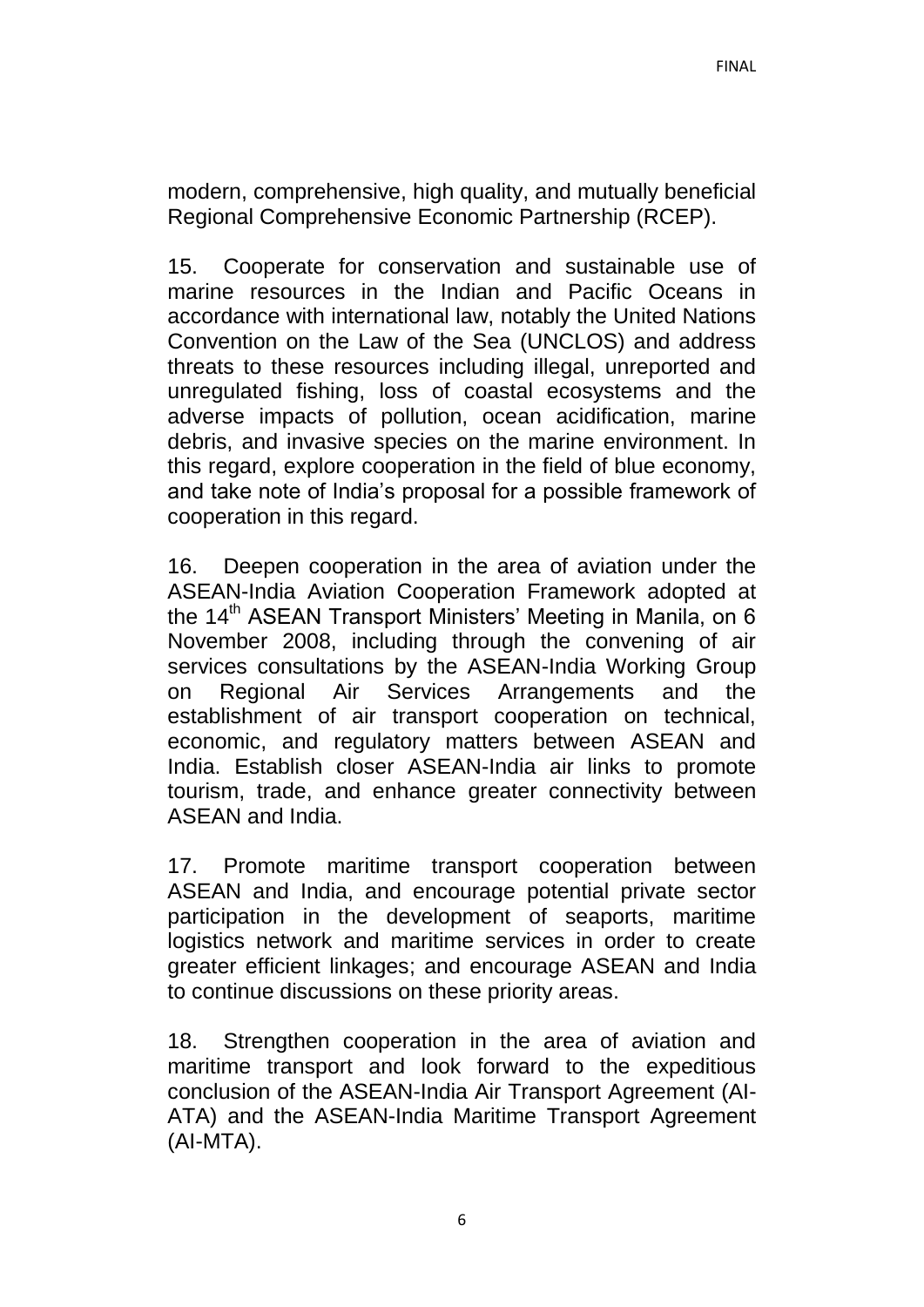19. Strengthen cooperation in ICT to enhance ICT policies, build capacity, improve digital connectivity, infrastructure and services, develop ICT human resources through the establishment of Centers of Excellence in Software Development and Training (CESDT) in some ASEAN Member States, encourage ICT start-ups, and explore emerging technologies for adoption; in synergy with the Master Plan on ASEAN Connectivity 2025 and the ASEAN ICT Master Plan 2020, respectively.

20. Further promote stable and sustainable growth for Micro, Small and Medium Enterprises (MSMEs), including through technology transfer, diffusion, adoption and adaptation as well as enhancing capacity building, technical assistance, distribution channels, financing facilities, access to innovation, and opportunities to integrate into the global and regional value chains*,* as well as utilisation of Project Development Fund and Quick Impact Project Fund, where relevant.

21. Continue to enhance cooperation for ensuring longterm food and energy security in our region through strengthening cooperation in agriculture and energy sectors; work together to promote the development of renewable energy technology through international platforms including the International Solar Alliance (ISA) where applicable.

22. Continue to deepen sectoral relations in science and technology (S&T) through cooperation on the ASEAN-India Innovation Platform, ASEAN-India Research & Training Fellowship Scheme, and ASEAN-India Collaborative Research and Development Programme, in areas aligned with ASEAN Plan of Action on Science, Technology and Innovation (APASTI) 2016-2025, including, among others, nano-technology, materials science and biotechnology; and enhance capacity building on S&T.

23. Continue to collaborate in peaceful exploitation of outer space, through the implementation of the ASEAN-India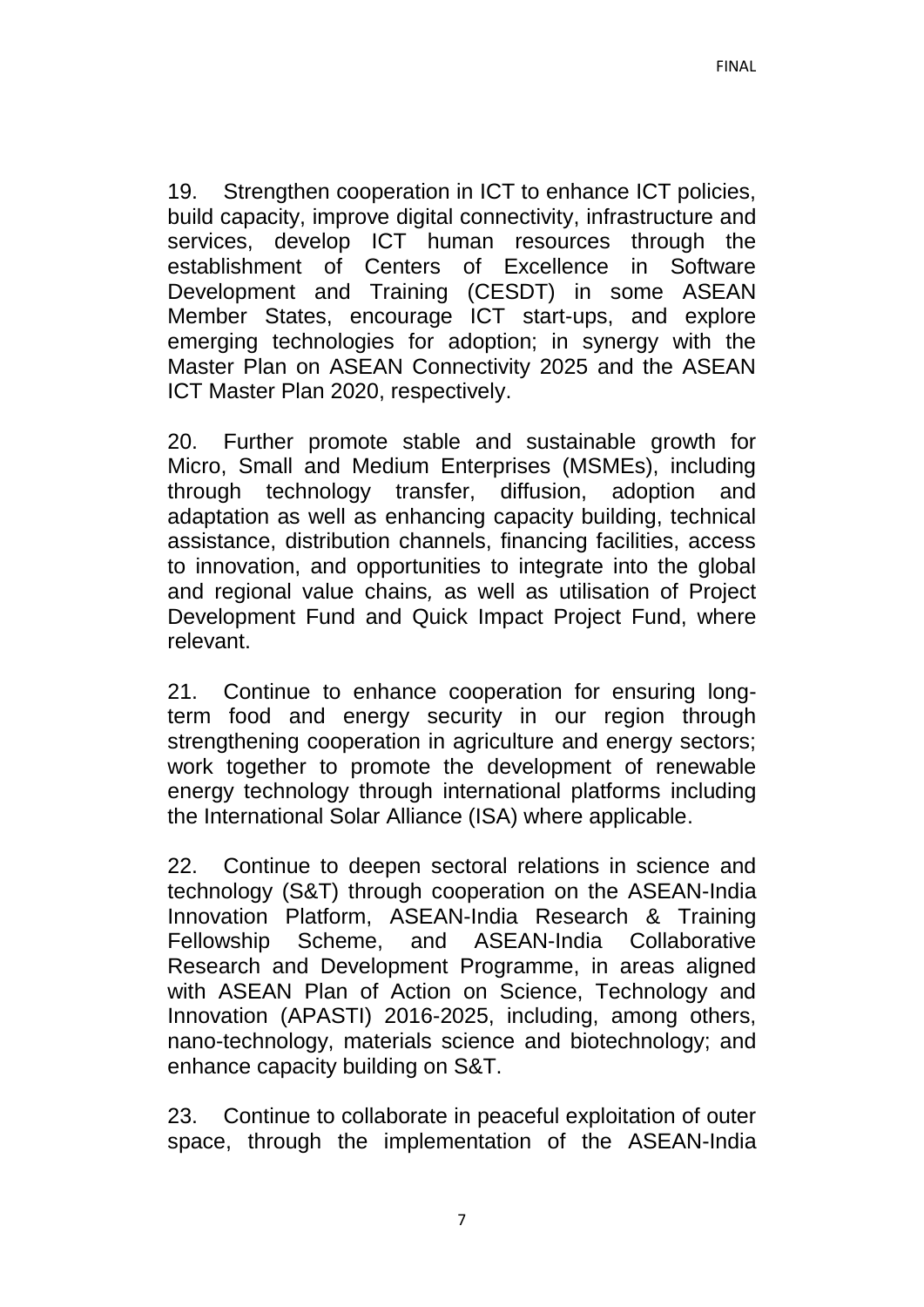Space Cooperation Programme, including launching of satellites, their monitoring through Telemetry Tracking and Command Stations and usage of satellite image data for sustainable exploitation of ground, sea, atmospheric and digital resources for equitable development of the region, as well as explore cooperation in R&D in emerging space technologies such as small satellites, inter-satellite communications, satellite propulsion, and analytics for space data.

24. Continue to promote private sector engagement and strengthen business-to-business relations, including through the ASEAN-India Business Council, and encourage trade events to promote brand awareness of ASEAN and India products and services to further broaden and deepen economic linkages. We also look forward to the establishment of the ASEAN-India Trade and Investment Centre.

### **Socio-Cultural Cooperation**

25. Cooperate on the promotion of the civilisational and historical links between ASEAN and India by providing platforms for knowledge exchanges among policy-makers, managers, and the academicians concerned with tangible and intangible cultural heritage; intensify efforts to preserve, protect and restore cultural and historical symbols and structures which are of mutual interest in reflecting the ASEAN-India cultural and historical connection, including through India's proposal on mapping inscriptions along the Mekong river and organising of conferences and activities on ASEAN-India Cultural and Civilisational Links.

26. Encourage health cooperation in areas relevant to the ASEAN Post-2015 Health Development Agenda, particularly in the area of strengthening health system and access to care, as well as safe and good quality medical products and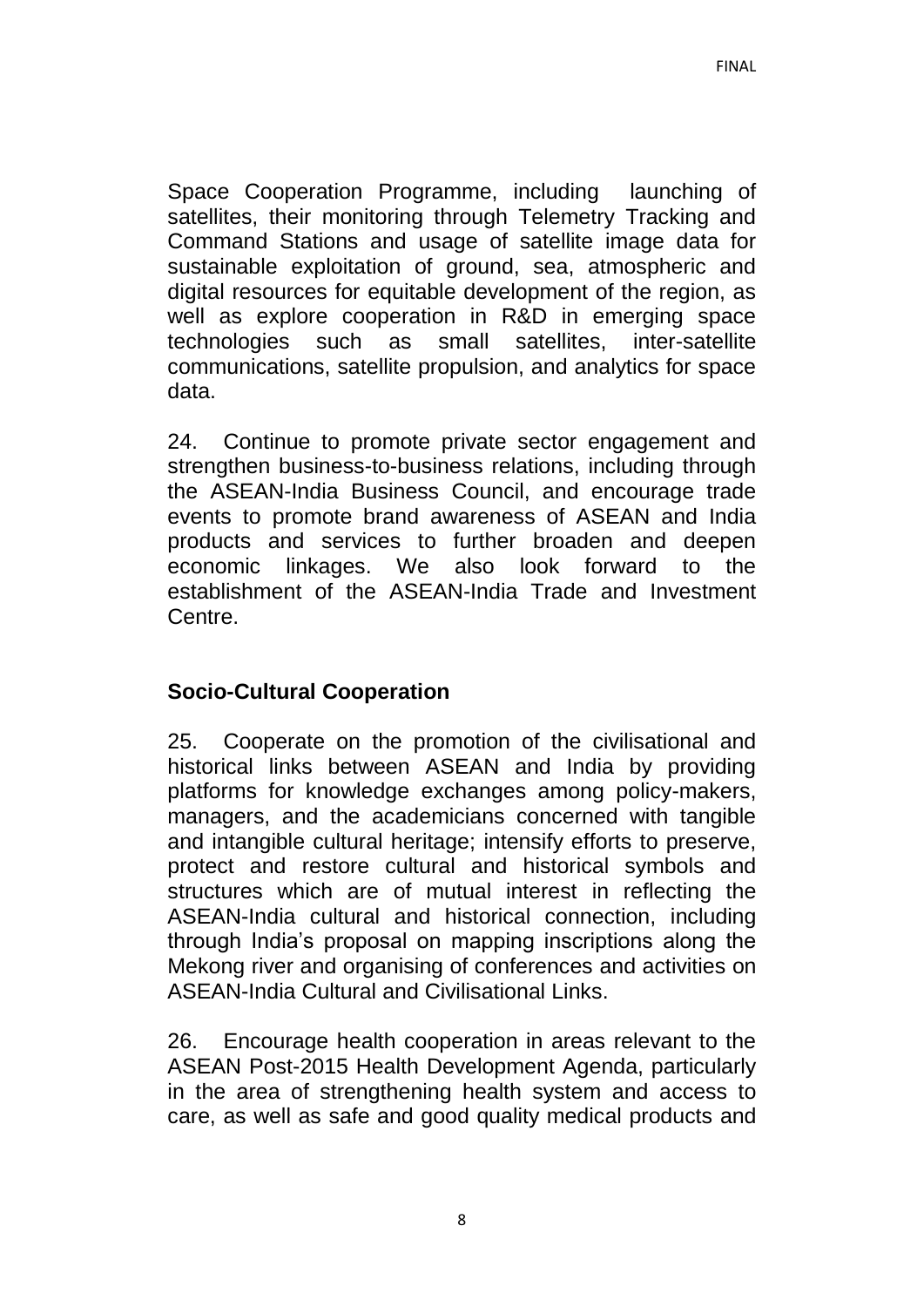affordable quality medicines, including traditional and complementary medicines.

27. Cement a stronger cultural link by promoting cultural tourism and further enhancing people-to-people contacts, through programmes such as Delhi Dialogue, ASEAN-India Network of Think Tanks (AINTT), ASEAN-India Eminent Persons Lecture Series (AIEPLS), diplomats training courses, as well as exchange programmes for students, parliamentarians, farmers, media, and other youth programmes.

28. Strengthen cooperation in education and youth sectors, in the form of setting up of English Language Training, Entrepreneurship Development and Vocational Training Centres, and granting of annual scholarships; such as Indian Technical and Economic Cooperation (ITEC) scholarships, ASEAN-India Goodwill Scholarship, Nalanda scholarship, and explore the possibility of setting up an ASEAN-India network of universities, and encourage other University to University exchanges, including with ASEAN University Network.

29. Strengthen ASEAN-India cooperation in disaster management and humanitarian assistance, including supporting the work of the ASEAN Coordinating Centre for Humanitarian Assistance on disaster management (AHA Centre) in the realisation of the ASEAN Declaration on One ASEAN, One Response: ASEAN Responding to Disaster as One in The Region and Outside The Region and establishing close partnership between the AHA Centre and its Indian counterpart for better coordination in regional disaster management.

30. Promote dialogue between government officials and relevant stakeholders of ASEAN and India on empowerment of women, the promotion and protection of the rights of women and children, the elimination of all forms of violence against them, and promotion of women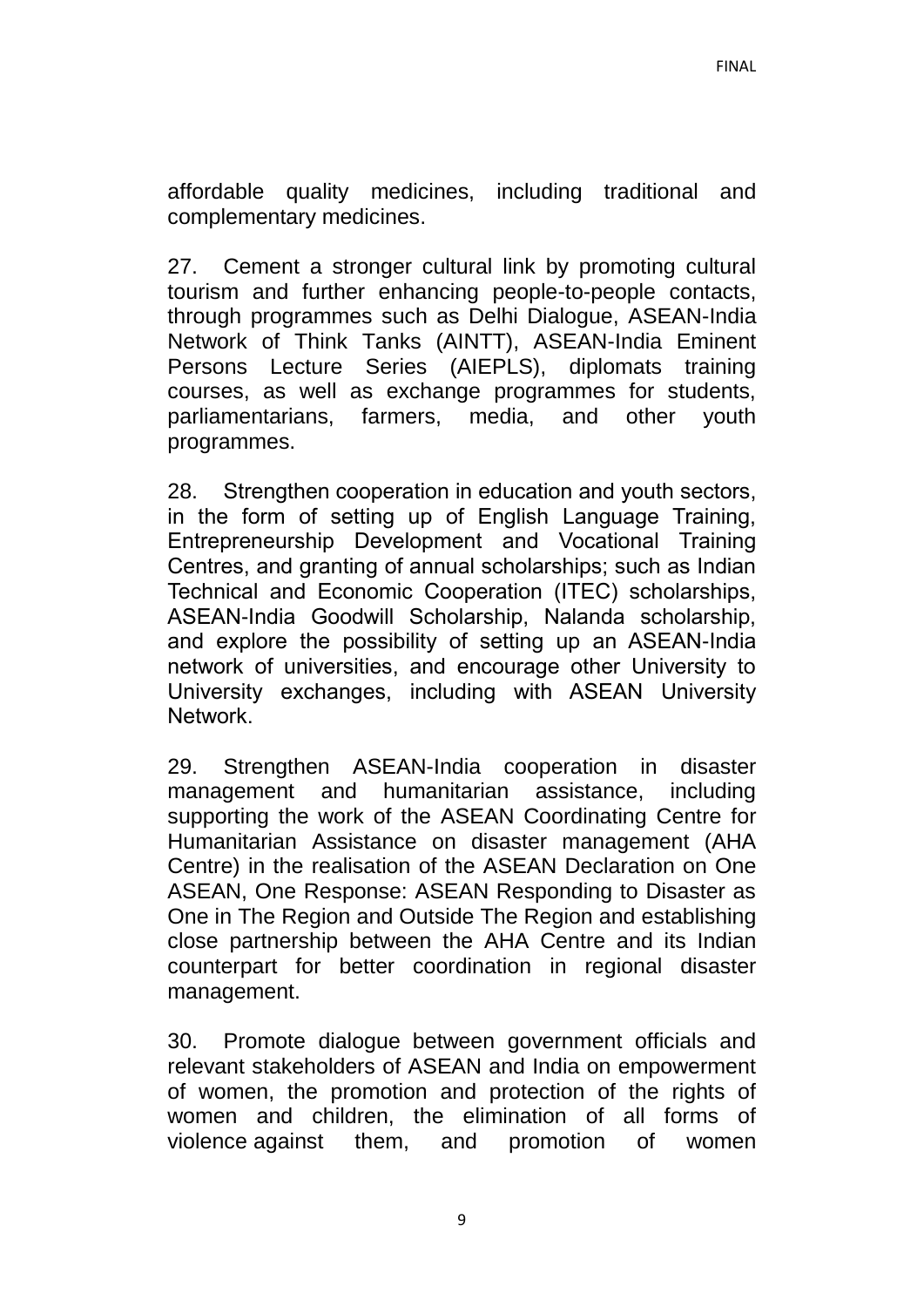entrepreneurs in line with the ASEAN-India Plan of Action (POA) 2016-2020, as well as support relevant ASEAN frameworks and mechanisms on these matters.

31. Promote cooperation in environmental management and climate change, including exploring cooperation to support the implementation of relevant strategic measures as outlined in the ASCC Blueprint 2025*,* priorities of the ASEAN Senior Officials on Environment (ASOEN), and the ASEAN Working Group on Climate Change (AWGCC) Work Plan 2016-2025.

32. Enhance cooperation in biodiversity conservation and management, through exchange of knowledge and experience, conduct of joint research activities and capacity building programmes to address the loss of biodiversity and ecosystem degradation, including supporting the work of the ASEAN Centre for Biodiversity (ACB).

33. Explore the possibility of cooperation in alliance building, networking and partnership between ASEAN and India in civil service matters, among others, training the civil servants of ASEAN countries for the purpose of supporting further integration of ASEAN community and implementation of the ASEAN Community Vision 2025.

# **Connectivity**

34. Reaffirm our commitment to enhance physical and digital connectivity in line with the MPAC 2025 and the AIM 2020 by, among others, availing of the US\$1 billion line of credit announced by India to promote physical infrastructure and digital connectivity.

35. Encourage the early completion of the India-Myanmar-Thailand Trilateral Highway Project and extend this Trilateral Highway to Cambodia, Lao PDR and Viet Nam.